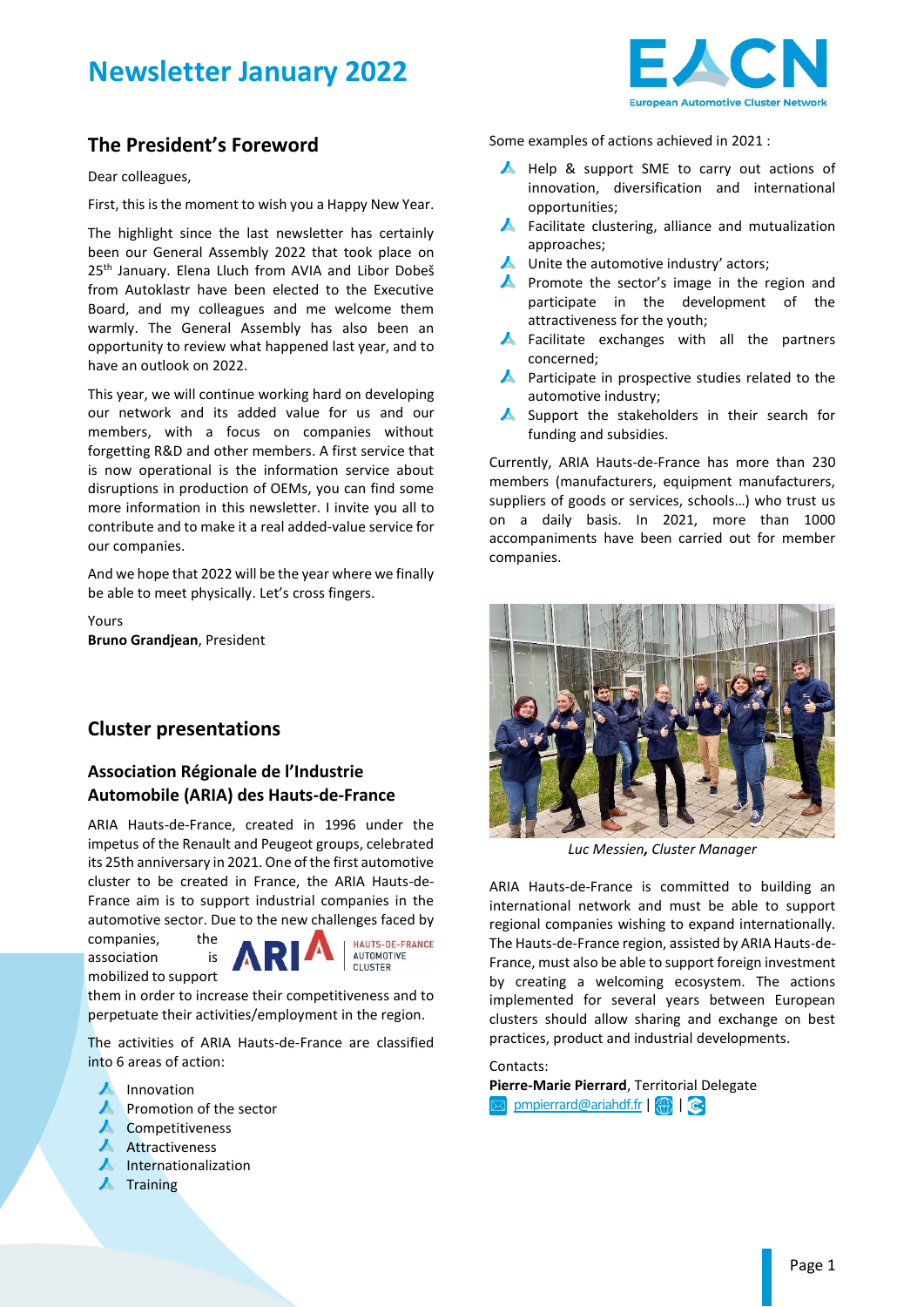



#### **Ukrainian Automotive and Mobility Cluster**

The Ukrainian Automotive and Mobility Cluster is a platform that unites manufacturers, suppliers, service providers, educational institutions, research institutes, associations, and government agencies in Ukraine.

The cluster was created by leading manufacturers of components for the automotive industry. The Ukrainian automotive and mobility cluster is part of the European Automotive Cluster Network since December 2020.

The Ukrainian automotive and mobility cluster has 4 main strategic goals:

- To Create favourable conditions for doing business in the Ukrainian automotive industry
- ▲ To Promote production localization in Ukraine
- $\blacktriangle$  To support Industry 4.0 and Digitalization
- ▲ To support R&D, Industry Innovation, and new business models



*Olga Trofymova, Cluster Manager*

"The cluster's mission is to be a reliable partner for European automobile brands and create a positive image of the automotive industry. We strive to develop our industry and be heard at the European level," says Olga Trofymova, the manager of the Ukrainian automotive and mobility cluster.

Contact: **Olga Trofymova**, Cluster Manager  $\boxed{\bowtie}$  olgatok@gmail.com  $\boxed{\color{red} \clubsuit}$ 

### **General Assembly 2022**

On Tuesday 25 January EACN clusters met online for the General Assembly 2022. This was the opportunity to welcome the 6 new EACN members that joined the network since the last General Assembly. Together with this increase of the number of members, and in line with the by-laws, the General Assembly elected Elena Lluch, Cluster Manager at Avia/Spain, and Libor Dobeš, Cluster Manager at Autoklastr/Czech Republic, as additional Executive Board members. They join the Executive Board until the General Assembly 2023 when the whole Executive Board must be confirmed or renewed. A more detailed presentation of Elena Lluch and Libor Dobeš will be done in the next newsletter.

The General Assembly had been the opportunity to review and approve activities conducted in 2021 and reflect about further actions and services to bring added value to companies. Some topics that have been discussed are an EACN Membership Label, EACN Coffee Breaks (online meetings) as internal discussion platform to address important topics on a fixed date each month between clusters or added value services for companies and other stakeholders. The OEM Disruption service (see below) had rapidly be presented, and a list of OpenCalls for companies on the EACN Website has been also identified as an additional service.

### **Members' lounge**

## **New EU intern at Pôle Véhicule du Futur**

Pôle Véhicule du Futur (PVF) is glad to welcome Corentin Pollet as new intern in the EU projects' team for the next six months. Under the supervision of Clotilde Nadé, he contributes to EU activities and promotes European collaboration for PVF's members.



*Corentin Pollet* 

Student at Sciences Po Toulouse, coming from the North of France and former student in Canada, Corentin is passionate about traveling.

Contact: **Corentin Pollet** | [europe@vehiculedufutur.com](mailto:europe@vehiculedufutur.com)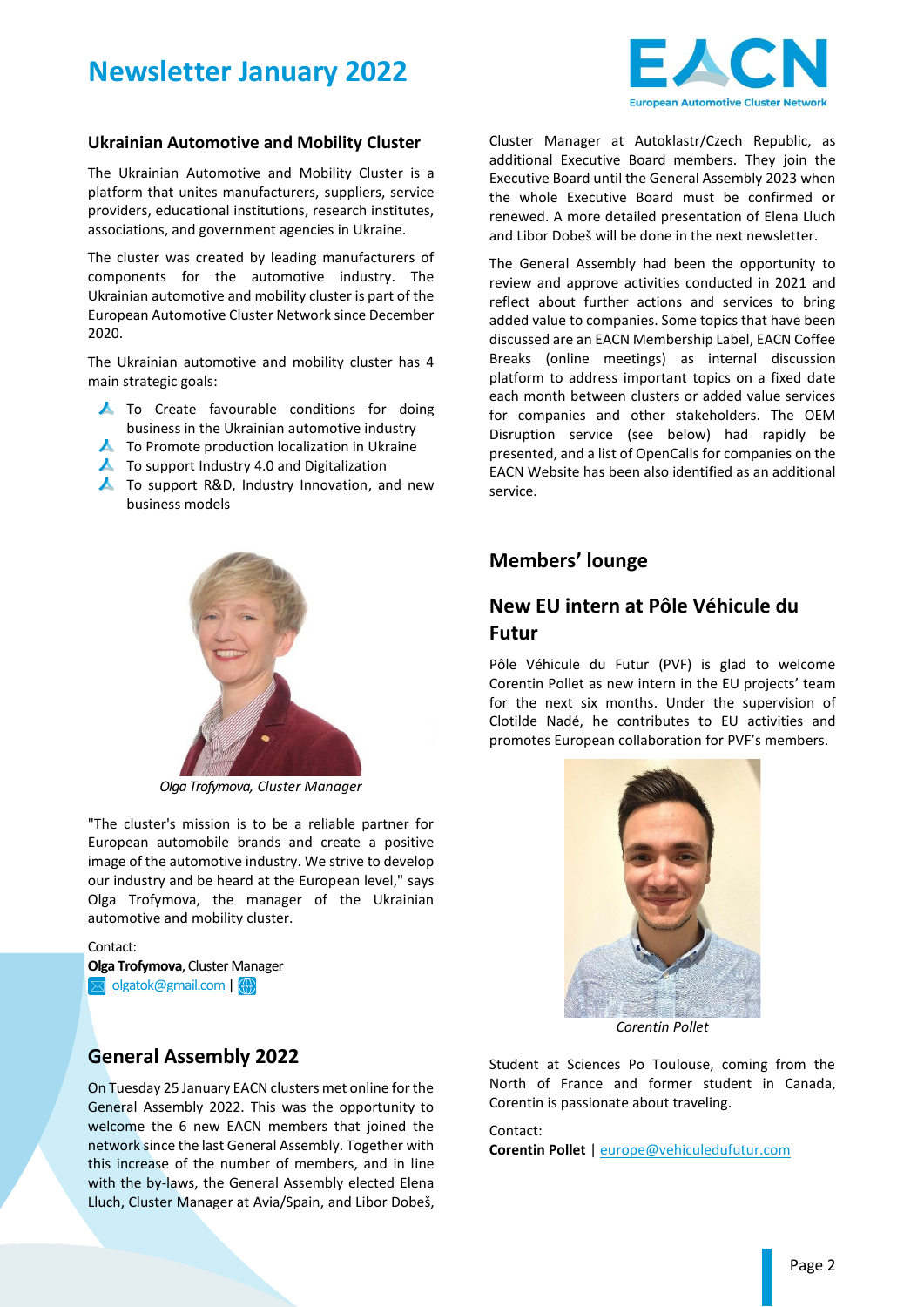# **Newsletter January 2022**



## **Project corner**

### **REC-N-COMP project: Call for pitches for SMEs from Italy, Belgium, France, and Poland**

The Polish Automotive Group Cluster (PGM) takes part in the REC-N-COMP project, co-funded by the COSME programme of the European Union. It aims at developing and commercialising technologies for the production of recycled composites, using - as input materials - waste from the automotive, clothing and furniture sectors. As a result, recycled composites will find specific applications in the automotive and furniture sectors as part of the Circular Economy. The project will establish a partnership to internationalise the value chain of recycled composites for SMEs in three selected markets: USA, Japan and Singapore.

A Call for Pitches is open to SMEs from Italy, Belgium, France, or Poland active in composite and recycled materials and that are interested in expanding their export business to the USA, Japan or Singapore. They can take part in the activities of the REC-N-COMP project to explore the opportunities of these markets!

Selected SMEs will take part in an international mission to one of the three countries, with the costs of the mission being covered by the REC-N-COMP budget. By this, they can develop networks and relationships with companies and other stakeholders to create new business opportunities. The missions will take place during the second semester 2022 and 2023.

All information about the project is available on the European Cluster Collaboration Platform (ECCP): <https://bit.ly/rec-n-comp>

The REC-N-COMP partners are: [Next Technology](https://www.linkedin.com/company/nexttechnologytecnotessile/)  [Tecnotessile](https://www.linkedin.com/company/nexttechnologytecnotessile/) (Italy, leader), [Polish Automotive Group](https://www.linkedin.com/company/polska-grupa-motoryzacyjna/) (Poland), [Cluster Legno Arredo Casa FVG](https://www.linkedin.com/company/clusterarredoesistemacasa/) (Wood Furniture Home Cluster FVG) (Italy), [Flanders Make](https://www.linkedin.com/company/flanders-make/) (Belgium) and **TECHTERA** (France).

#### **SA&AM starts new Horizon Europe Project GreenSME**

The European Commission granted funding to the "GreenSME" project, submitted by a consortium in which the Silesia Automotive & Advanced Manufacturing Cluster is partner.

The project has been submitted to the Horizon Europe (HORIZON) Call: HORIZON-CL4-2021-RESILIENCE-01 with a budget of 4,9 M€, including 3 M€ of direct support for implementations in SMEs. The maximum amount to be granted to each SME is 50.000€.

GreenSME aims at strengthening the ability of SMEs to absorb advanced technologies to make them more

competitive, climate neutral, maximizing benefits for all social groups, towards a sustainable EU manufacturing industry, characterized by greater adaptability and resilience to the current and future challenges of the industrial sector.

The GreenSME project assumes the sustainable development of SMEs through the implementation of a number of activities aimed at:

- **A** increasing the awareness and knowledge of SMEs on the role of sustainable development in their activities,
- **A** increasing the ability of SMEs to absorb technologies for sustainable economic, social and environmental development,
- development of a sustainable EU production ecosystem, e.g., by identifying and involving clusters in Europe in the strategic support of the sustainable development of enterprises.

The project consortium consists of the following European organizations:

- ▲ Tekniker (Coordinator), Spain
- ▲ Competence Industry Manufacturing 4.0 S.C. A R.L., Italy
- ▲ Technische Universität Braunschweig, Germany
- ▲ CSI Centro Servizi Industrie, Italy
- A AFM Cluster, Spain
- A INVEMA, Spain
- ▲ TU Dortmund University Social Research Center, Germany
- **A** Danish Board of Technology Foundation, Denmark
- F6S Network Ireland Limited, Ireland
- **A** Katowice SEZ, Silesia Automotive & Advanced Manufacturing, Poland

## **Partner research**

### **Consortium search: HORIZON-CL4-2022- RESILIENCE-01-25**

An OEM, member of ID4Car, is looking for a consortium preparing a proposal to the call HORIZON-CL4-2022- RESILIENCE-01-25: Optimised Industrial Systems and Lines through digitalisation. They are willing to be one of the use-cases of the proposal. They are particularly interested in AI for production lines.

Contact:

**Véronique Rottier**, European & International Projects Coordinator | **M** [veronique.rottier@id4car.org](mailto:veronique.rottier@id4car.org)